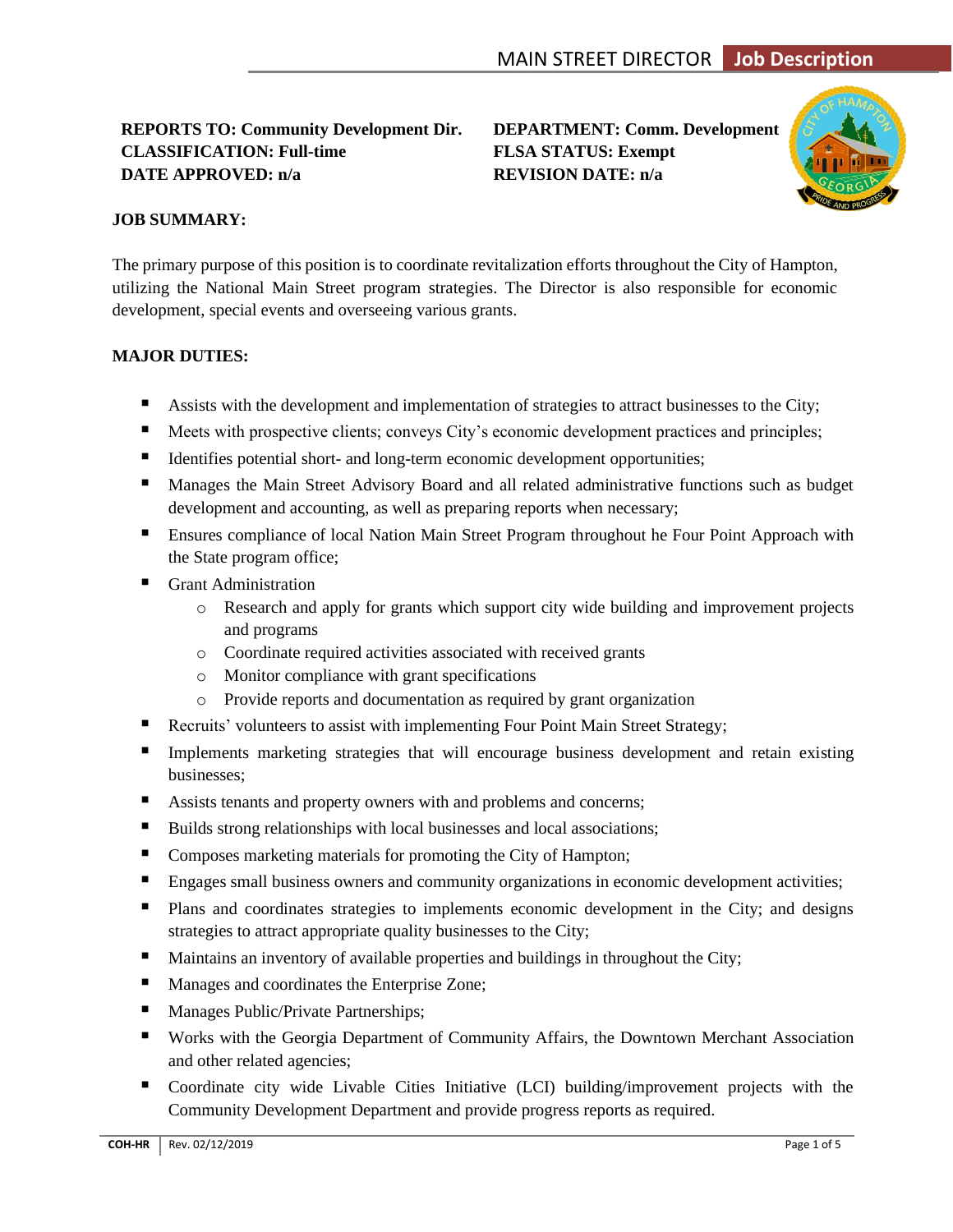- Maintain current city certifications as designations such as, but not limited too Main Street and Certified Local Government (CLG);
- **•** Develops and implements departmental budget; monitors expenditures and revenues to ensure compliance with approved budget;
- Manages Train Depot rentals and other City property where applicable;
- Coordinates Special Events Registrations approval, including film and production activities with City Hall;
- Performs other related duties as required.

# **ESSENTIAL FUNCTIONS:**

- Plans and coordinates all Main Street events through the year. Tasks include development and marketing of calendar of events, purchase of event supplies, decoration, event set up, event take down.
- Document events with audio/video or pictures.
- Meet and coordinate with outside entities regarding events and provide oversight and guidance to volunteers during City events.
- Coordinates the marketing of the Main Street Program events; this also includes developing announcements, informational bulletins, press releases, event's calendar, website, social media and all other appropriate news media communications, Georgia Tourism communication, City's electronic board, etc. Design, composes and maintains social media posts, department's website, informational and promotional materials, flyers, electronic board, and other related communications.
- Coordinating general City-wide events such as: community recognition, holidays, memorials, etc.
- Creates monthly Main Street Newsletter and updates all department's social media and internet outlets (City website, Porchfest website, Main Street Snapchat, Instagram, Facebook, Twitter, etc.). Create, maintain, and respond to all mailout promotions using mass e-mail resources (i.e. MailChimp). Works with local businesses to promote them in the Hampton community and beyond.
- Coordinate the Main Street Volunteer Program and volunteer base, including review of volunteer applications and provides recommendations to department Director.
- **Creating and maintaining special projects including Public Art, Volunteer Programming.**
- Coordinates the rental of City properties; Secures/reserves facilities used for special events. (i.e. Train Depot, Fortson Library, etc.)
- Provides clerical work in support to the Community Development Department, such as: post-event evaluations, printing all event materials, faxing, etc. Provides written report updates on the Main Street activities, as well as current social media analytics, events, and program updates. Maintains all Main Street program records, including but not limited to: The Annual Assessment, 10 Standards of Accreditation, and Main Street Monthly Reporting.
- Communicates with City staff and other agencies regarding event planning, city-wide projects, grant coordination, and staff events.
- As part of the accreditation process, attends annual Main Street Training, and required continuing education in the Department of Community Affair.
- Occasional presentation at City Council meetings regarding City events, such tasks include writing supporting memorandum for agenda cover sheet, development of PowerPoint presentation and verbal presentation to members of Council and the community.
- Staff liaison for the Main Street Board and the Special Event Committee, including collaboration with other City departments such as Customer Service, Public Works and Police Department.
- Provides accurate information to all parties concerning City and non-City events. Schedules and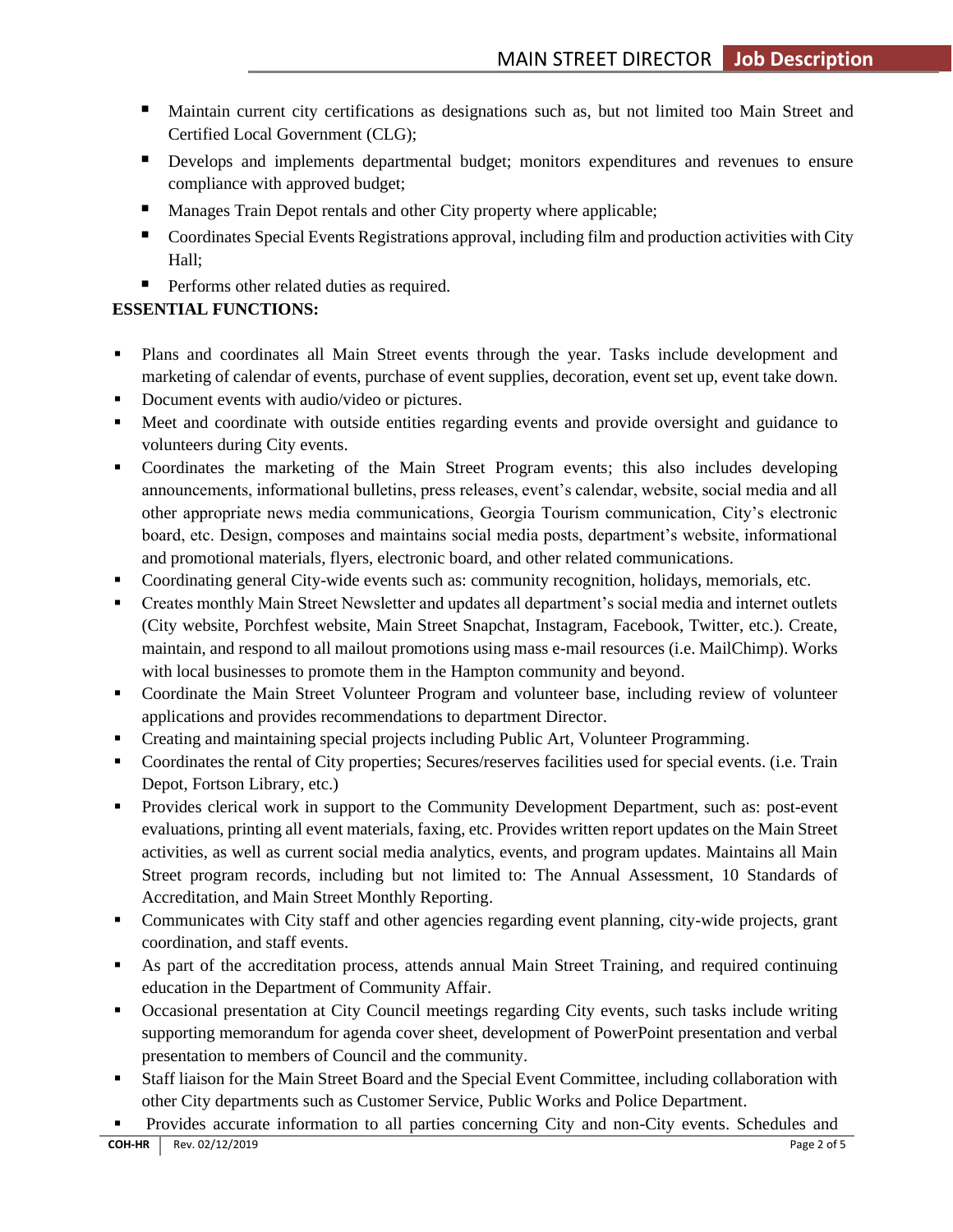coordinates all Main Street Advisory Board meetings, including creation and posting of agendas and preparation of meeting materials. Coordinates required Main Street Advisory training, recruits board members and maintain Board records.

- **Represents the City of Hampton Main Street Program at various agency functions and meetings.**
- Works with local organizations, community outreaches, colleges, local school and other organizations to promote Main Street events, functions, and to facilitate partnerships.
- Serve as media contact for all radio stations, newspapers, magazines, television stations etc.
- Provides accurate information and creation of news releases, promotional material, etc.
- **Assists Community Development Director in the preparation of the Main Street Program budget.**
- Assist in scheduling, coordinating and promoting new business ribbon cuttings.
- Contracts with the general public, property owners, real estate developers, attorneys, architects, engineers, bankers, landscape, architects, elected officials, and Local, State and Federal officials.

## **KNOWLEDGE, SKILLS AND ABILITIES REQUIRED:**

- Ability to develop and maintain collaborative working relationships with all levels of staff, management, agencies and general public.
- Ability to work independently with minimal supervision while exercising good judgement and initiative.
- Ability to multi-task and work under pressure with constant interruptions and within short timeframes.
- Ability to handle confidential/sensitive materials in a professional manner.
- Must have strong organizational and time management skills.
- Knowledge of the principles of governmental organization and administration and the ability to make routine decisions in accordance with laws, ordinances, regulations and departmental/organizational policies.
- **Demonstrated ability to maintain complex clerical records and prepare reports from such records.**
- Must have strong verbal and written communication skills and the ability to understand and follow complex verbal and written instructions.
- Ability to answer moderately involved questions regarding City events.
- **•** Demonstrated ability to make routine decisions in accordance with laws, ordinances, regulations, established policies, and departmental procedures.
- **•** Demonstrated ability to maintain professional composure when confronted by stressful situations.
- **•** Demonstrated ability to accurately complete basic arithmetic computations.
- Ability to understand and follow complex oral and written guidelines and instructions.
- Ability to proofread and check documents for errors.
- **•** Demonstrated ability to develop newsletters and other graphic materials for printed and online distribution.
- Extensive knowledge of office terminology/principles, office procedures, telephone etiquette and customer service.
- Demonstrated ability to operate office equipment, including but not limited to, personal computer, multiline telephone system, laptop, adding machine, printers/copiers, scanner, and fax machine.
- **•** Communication and interpersonal skills needed to work with public and other employees in a cooperative and professional manner.
- Ability to sit for long periods of time.
- **•** Ability to give presentations to groups for informational and instructional purposes.
- Ability to make objective decisions using sound judgment.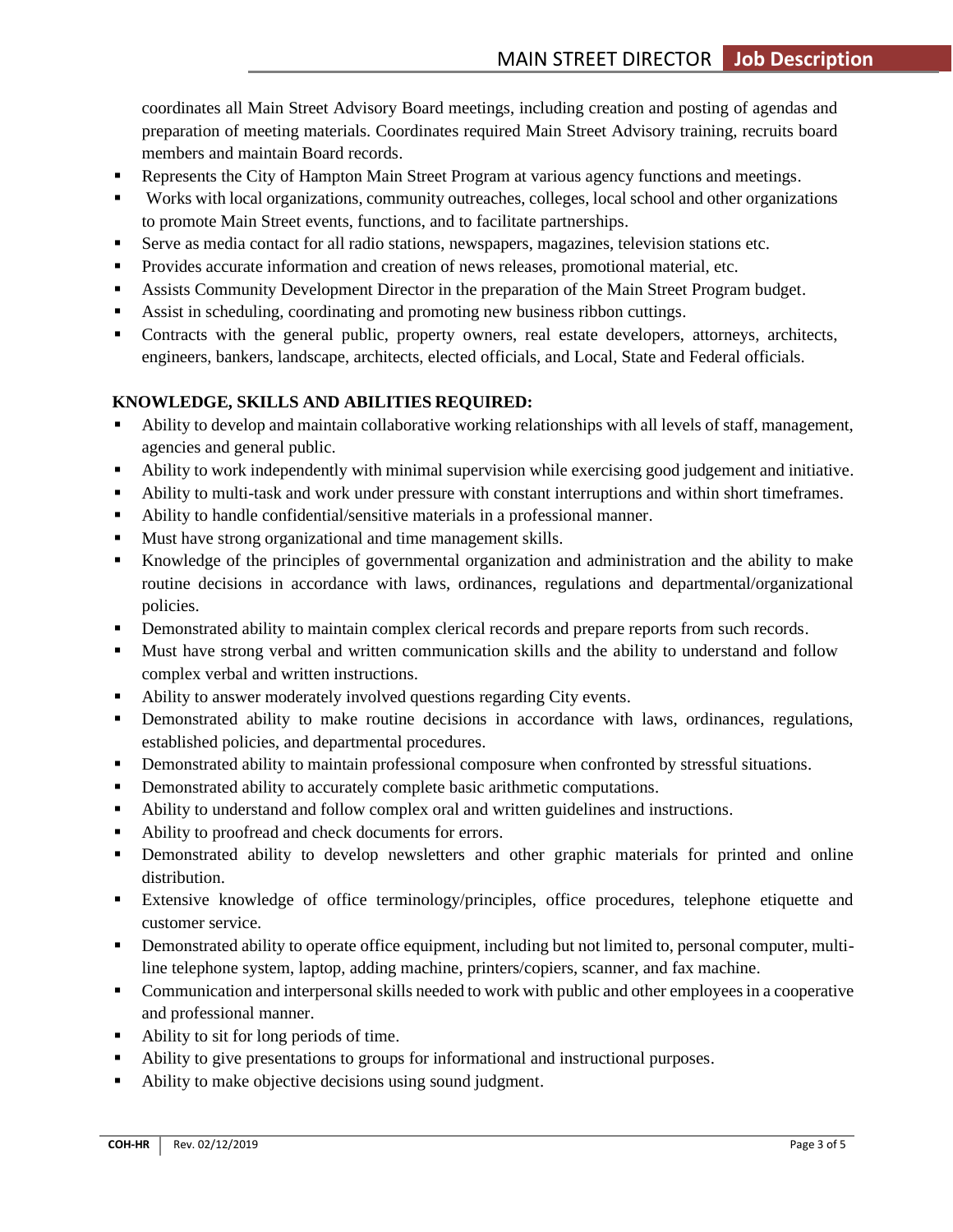## **MINIMUM QUALIFICATIONS**:

Education:

- o Bachelor's Degree related to economic development or equivalent education required;
- o Three (3) to five (5) years professional experience in Economic Development field;
- o Experience with the National Main Street Program desired;
- o Must process valid State of Georgia driver's license;
- o Equivalent combination of education and experience.

#### Experience:

- o Knowledge of National Main Street Program principles and goals;
- o Knowledge of general business principles;
- o Knowledge of economic development and business retention and recruitment;
- o Knowledge of the City's operations, zoning ordinances and land use plans;
- o Skill in dealing with both public and private enterprises;
- o Skill in operating modern office equipment;
- o Skill in oral and written communication;
- o Ability to network and develop relationships with real estate and site selection professionals;
- o Ability to research, compose and submit grant applications and implement;
- o ability to schedule, organize, and execute assigned tasks and understand and follow oral and written instructions;
- o Ability to accurately record and transfer data from one source to another and maintain strict confidentiality.

### **WORKING CONDITIONS/PHYSICAL REQUIREMENTS:**

▪ Duties are performed primarily in an office setting with prolonged periods of sitting. The person in this position needs to occasionally move about inside the office to access file cabinets, office equipment, etc.

- When coordinating events, this position requires prolonged standing and walking, overhead reaching, crawling, kneeling, climbing, lifting to 20 pounds.
- This position will require occasional travel while coordinating events.
- May be exposed to dust and weather elements (i.e. cold, heat, humidity, rain, etc.) while working outside coordinating events.
- This position will have frequent contact with others.

▪ At times, workloads can be extensive with limited time for response/and or action. Position requires prolonged periods of concentration and the ability to cope with numerous interruptions and changing priorities.